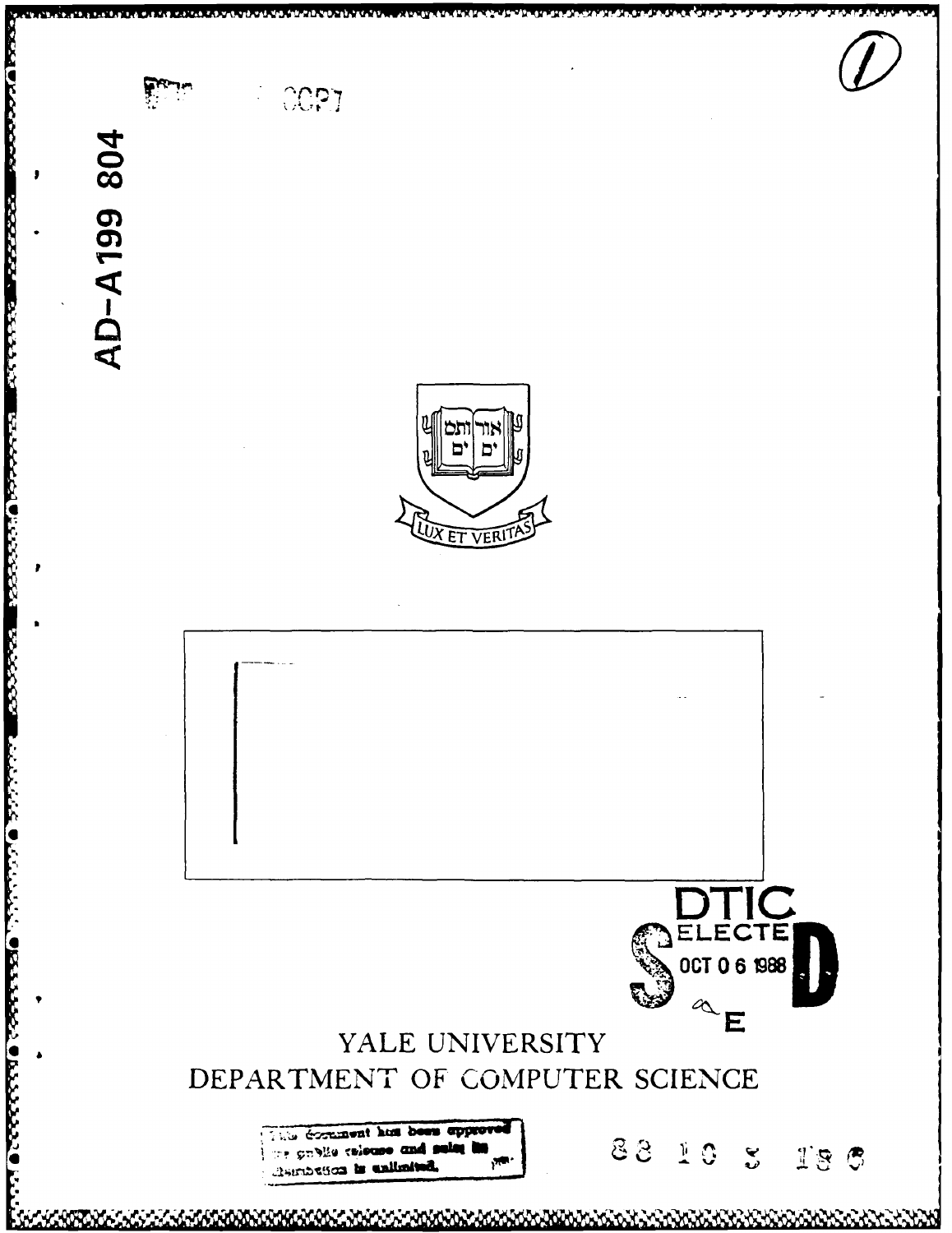This paper presefits a parallel version of the Fast Multipole Method (FMM). The FMM is a recently developed scheme for the evaluation of the potential and force fields in systems of particles whose interactions are Coulombic or gravitational in nature. The sequential method requires  $O(N)$ operations to obtain the fields due to N charges at N points, rather than the  $O(N^2)$  operations required by the direct calculation. Here, we describe the modifications necessary for implementation of the method on parallel architectures and show that the expected time requirements grow as log N when using *N* processors. Numerical results are given for a shared memory machine (the Encore Multimax 320).  $\mathcal{F}$  $\mathcal{L}$ 

 $\bigcap\limits_{1\leq n}$ 

# **A** Parallel Version **of** the Fast Multipole Method

L. Greengard<sup>†</sup> and W. D. Gropp<sup>†</sup> Research Report YALEU/DCS/RR-640 August 1988 **ELECTEM:** -



ن الگران

**1%.**

**.**

**I**

Approved for public release: distribution is unlimited.

tThe work of this author was supported in part by the Office of Naval Research under contract number N00014-86-K-0310 and by a National Science Foundation Postdoctoral Fellowship. tThe work of this author was supported in part by the Office of Naval Research under contract N00014-86-K-0310 and the National Science Foundation under contract number DCR 8521451. **Keywords:** *N-body problem, parallel computing, fast multipole method, potential theory*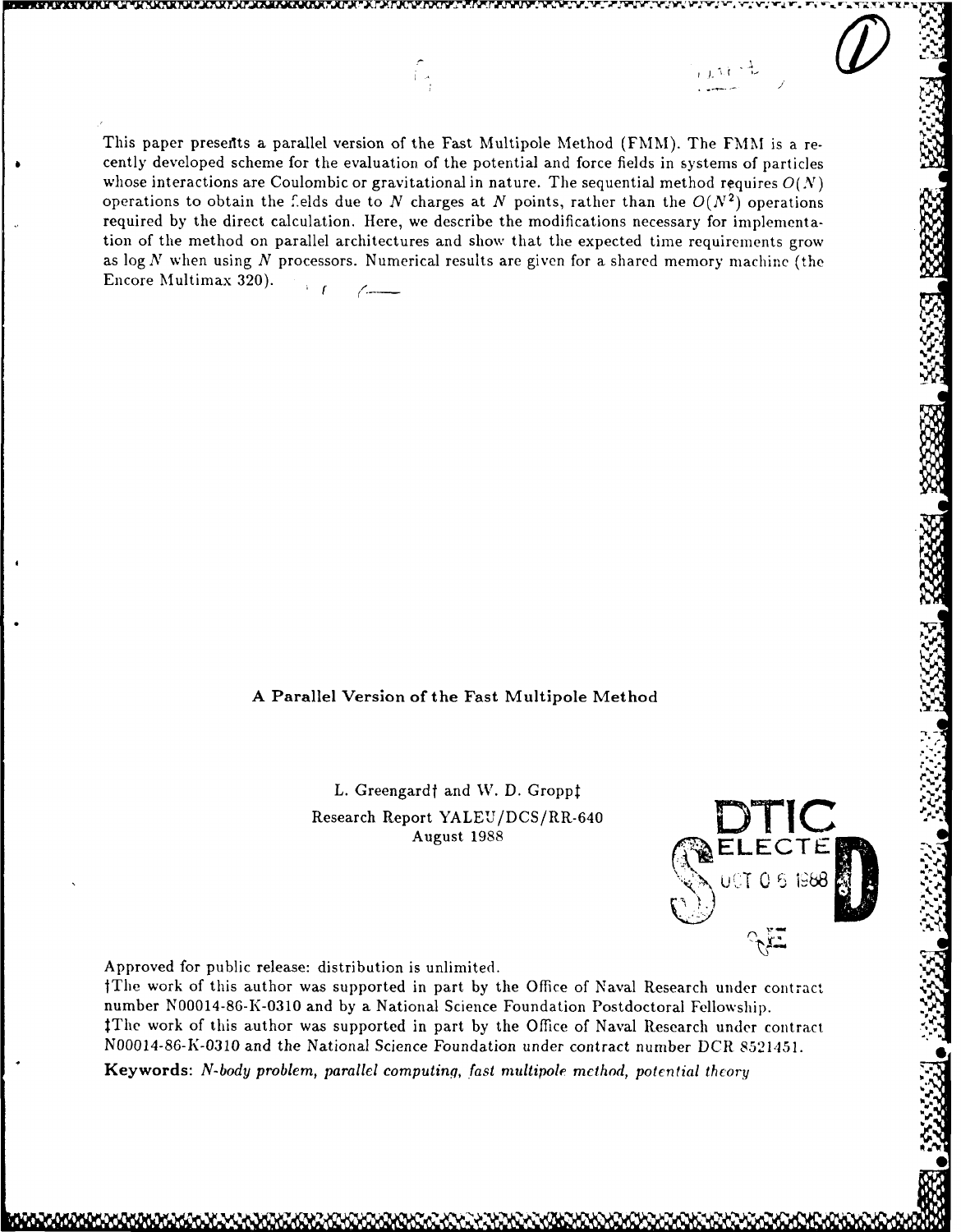# **1.** Introduction

Numerical methods for computing  $N$ -body interactions generally fall into two categories. Continuum methods are based on the fact that the potential satisfies the Poisson equation and use fast Poisson solvers to obtain the field [6]. They are hindered by the limited resolution of the imposed grid and the degradation of performance seen with highly non-homogeneous distributions of particles. Hierarchical methods [1, 2] are based on the fact that the field due a cluster of particles can be represented at a great distance by the net mass acting at the center of mass. Tree structures are used to partition space and group particles at various length scales, so that the center of mass approximation can be applied. The **CPU** time requirements of these methods generally grow as *N* log N. They handle non-homogeneous distributions better than the continuum methods, but yield only approximate results.

*~NF~MA .. ~m* **.. 'A** *%M* **A?% Kr** T"(\%M **1'.A l..L** 'r\* rW " ~ ' " 'p- -

The Fast Multipole Method (FMM) **[5,** 3, 8, 7] shares certain characteristics with the hierarchical solvers. Tree structures are imposed to partition space, and the strategy is similar, but analytic observations concerning multipole and Taylor expansions are used to produce results that are accurate to within round-off error. The CPU time requirements are of the order  $O(N \log(1/\epsilon))$ , where  $\epsilon$  is the desired accuracy.

In this paper, **we** will describe a parallel version of the non-adaptive two-dimensional FMM and present numerical results for an implementation on a shared memory machine (the Encore Multimax 320). We note that Zhao [9] has independently developed a parallel implementation of a non-adaptive three-dimensional multipole method for the Connection Machine.

# 2. Mathematical Preliminaries

In this paper, we will consider as a model the  $N$ -body problem in the complex plane  $\mathbb C$ . That is, given the positions  $z_i$  and strengths  $q_i$  of N charged particles, we wish to compute the net potential  $\phi$  and electric field E at each particle position from Coulomb's law. These are given by the expressions

$$
\phi(z_i) = Re\left(\sum_{j\neq i} q_i \cdot \log(z_i - z_j)\right)
$$

and

$$
E(z_i) = \bigl(-Re(\phi'(z_i)), Im(\phi'(z_i))\bigr) ,
$$

respectively.

Suppose now that *m* charges with strengths  $q_i$  and positions  $z_i$  are located within a disk of radius r centered at the origin. Then, it is shown in [5], that for a point *z* with  $|z| > r$ , the potential  $\phi(z)$  induced by the charges is given by a multipole expansion of the form

$$
\phi(z) = Q \log(z) + \sum_{k=1}^{\infty} \frac{a_k}{z^k} \,, \tag{2.1}
$$

where

$$
Q = \sum_{i=1}^{m} q_i \hspace{1cm} and \hspace{1cm} a_k = \sum_{i=1}^{m} \frac{-q_i \cdot z_i}{k} \ .
$$

The error in truncating the **sum** after *s* terms is

$$
\left|\phi(z) - Q\log(z) - \sum_{k=1}^{\bullet} \frac{a_k}{z^k}\right| \le \left(\frac{A}{c-1}\right) \left(\frac{1}{c}\right)^{\bullet},\tag{2.2}
$$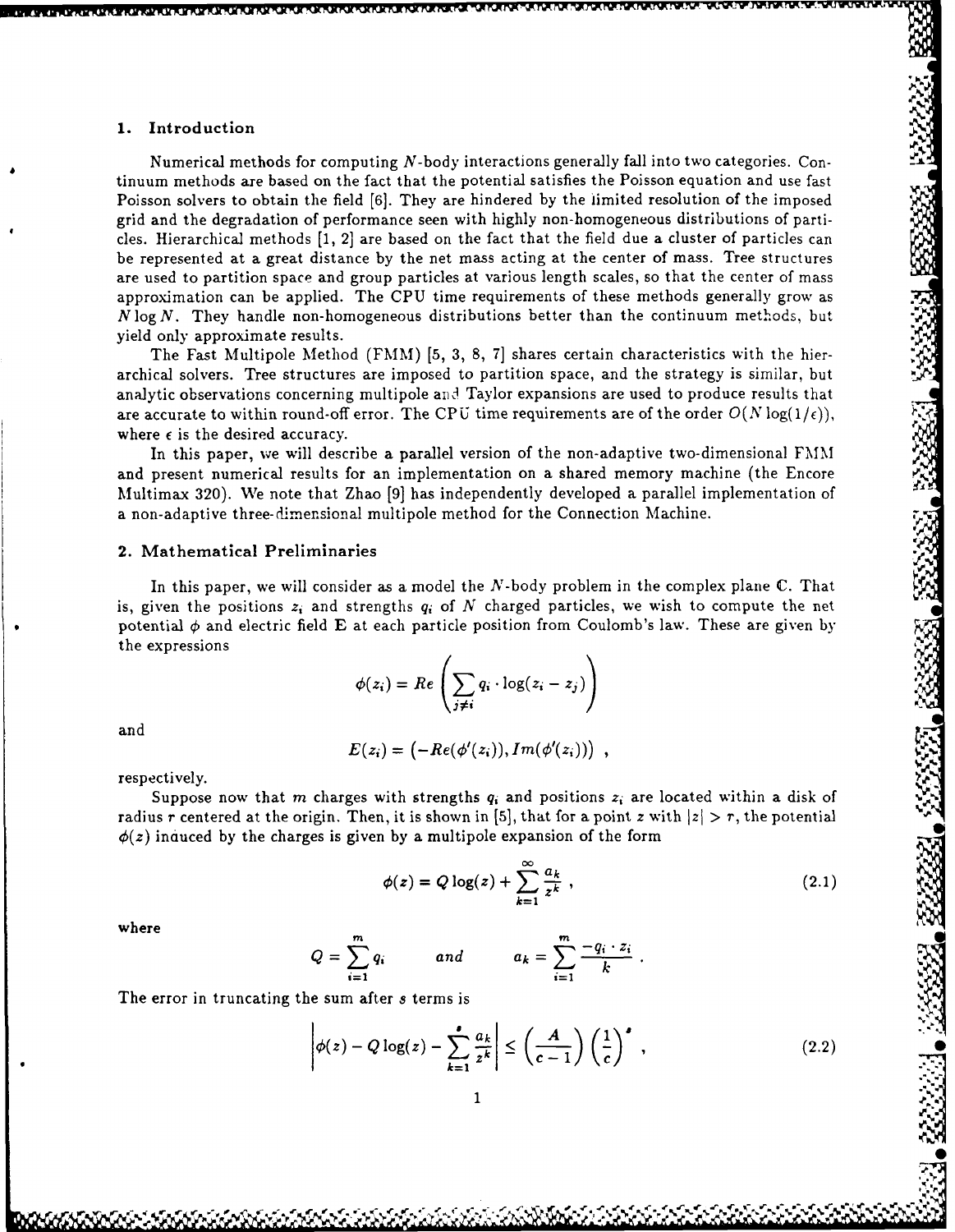where

$$
A = \sum_{i=1}^{m} |q_i| \qquad \text{and} \qquad c = \left| \frac{z}{r} \right| \ . \tag{2.3}
$$

In order to obtain a relative precision of  $\epsilon$  (with respect to the total charge), the number of terms required in the series representation of  $\phi$  is approximately  $-\log_{e}(\epsilon)$ , independent of m, the number of source charges. The Fast Multipole Method is based on making explicit use of this result.

# 2.1. Translation operators

In the FMM scheme, it is necessary not only to form multipole expansions as in (2.1), but to carry oui. a sequence of analytic transformations of the expansion coefficients. These transformations are described in the next three lemmas. Detailed proofs can be found in [5]. The first, Lemma 2.1, provides a mechanism for shifting the center of a multipole expansion.

Lemma 2.1. (Translation of a Multipole Expansion) *Suppose that*

$$
\phi(z) = a_0 \log(z - z_0) + \sum_{k=1}^{\infty} \frac{a_k}{(z - z_0)^k}
$$
 (2.4)

is a multipole expansion of the potential due to a set of m charges of strengths  $q_1, q_2, \ldots, q_m$ , all of which are located inside the circle D of radius R with center at  $z_0$ . Then for z outside the circle  $D_1$  of radius  $(R + |z_0|)$  and center at the origin,

$$
\phi(z) = a_0 \log(z) + \sum_{l=1}^{\infty} \frac{b_l}{z^l},\tag{2.5}
$$

wh *ere*

**DECESSORIA DEL 1720 1730 DE CONTA DE CONSTA EL PRODUCTO DE CONTA DE LA DEL DE CONSTA DE LA DEL DE CONSTA DE CA** 

$$
b_l = -\frac{a_0 z_0^l}{l} + \sum_{k=1}^l a_k z_0^{l-k} {l-1 \choose k-1}, \qquad (2.6)
$$

with  $\binom{k}{k}$  the binomial coefficients. Furthermore, for any  $s \geq 1$ ,

$$
\left|\phi(z) - a_0 \log(z) - \sum_{l=1}^s \frac{b_l}{z^l} \right| \le \left(\frac{A}{c-1}\right) \left(\frac{1}{c}\right)^s ,\qquad (2.7)
$$

*where A is defined in (2.3) and*

$$
c=\left|\frac{z}{|z_0|+R}\right|.
$$

Lemma 2.2 describes the conversion of a multipole expansion into a local (Taylor) expansion inside a circular region of analyticity.

Lemma 2.2. (Conversion of a Multipole Expansion into a Local Expansion) *Suppose that m charges of strengths*  $q_1, q_2, ..., q_m$  *are located inside the circle*  $D_1$  *with radius R and center* at  $z_0$ , and that  $|z_0| > (c+1)R$  with  $c > 1$ . Then the corresponding multipole expansion (2.4) *converges inside the circle*  $D_2$  *of radius R centered about the origin. Inside*  $D_2$ *, the potential due* to *the charges is described by a power series:*

$$
\phi(z) = \sum_{l=0}^{\infty} b_l \cdot z^l, \qquad (2.8)
$$

**\*1**

**+\*\*** - \*- \*)\* ,; t!~.,\*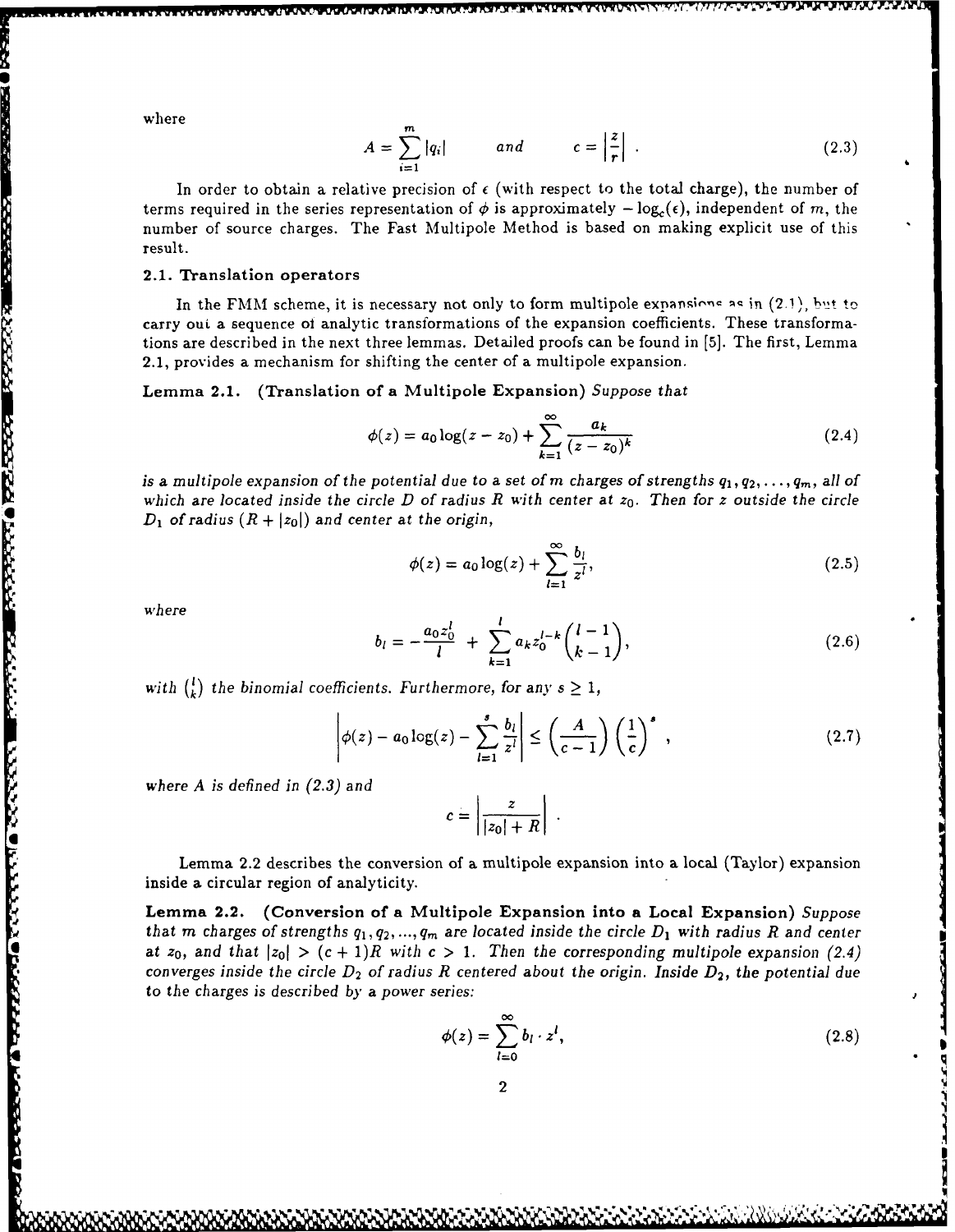where  

$$
b_0 = a_0 \log(-z_0) + \sum_{k=1}^{\infty} \frac{a_k}{z_0^k} (-1)^k,
$$
(2.9)

*and*

$$
b_l = -\frac{a_0}{l \cdot z_0^l} + \frac{1}{z_0^l} \sum_{k=1}^{\infty} \frac{a_k}{z_0^k} {l + k - 1 \choose k - 1} (-1)^k , \quad \text{for } l \ge 1.
$$
 (2.10)

*Furthermore, for any*  $s \geq max\left(2, \frac{2c}{c-1}\right)$ *, an error bound for the truncated series is given by* 

$$
\left|\phi(z)-\sum_{l=0}^s b_l\cdot z^l\right|<\frac{A(4\epsilon(s+c)(c+1)+c^2)}{c(c-1)}\left(\frac{1}{c}\right)^{s+1},\tag{2.11}
$$

*where A is defined in (2.3) and e is the base of natural logarithms.*

Lemma 2.3 provides a formula for shifting the center of a local expansion within a region of analyticity. This translation is exact, and no error bound is needed.

Lemma 2.3. (Translation of a Local Expansion) *For any complex*  $z_0$ *, z and*  $\{a_k\}$ ,  $k =$  $0, 1, 2, \ldots, n$ 

$$
\sum_{k=0}^{n} a_k (z - z_0)^k = \sum_{l=0}^{n} b_l \cdot z^l
$$
 (2.12)

*where*

$$
b_l = \sum_{k=l}^{n} a_k \binom{k}{l} (-z_0)^{k-l} \tag{2.13}
$$

**k**

# **3.** Informal Description of the FMM *S.*

In this section, we briefly outline the sequential FMM procedure. A more detailed discussion is available in **[5,** 7]. The algorithm uses a divide and conquer strategy to cluster particles at various levels of spatial discretization, and then uses multipole and Taylor expansions to evaluate the interactions between distant clusters. Once all distant interactions are accounted for by this expansion technique, the interactions between neighboring particles are computed by the direct application of the pairwise force law.

We now introduce the notation necessary for a description of the algorithm. Since we are considering the non-adaptive scheme, we assume that *N* charges are more or less homogeneously distributed within a square with sides of length one, and refer to this square as the computational box. We impose a hierarchy of meshes on the computational box which refine it into smaller and smaller regions. More specifically, mesh level **0** refers to the entire computational box, while mesh level *1* **+** *1* is obtained recursively from level **I by** subdividing each box into four equal parts. A tree structure is imposed on this hierarchy, so that if *ibox* is a box at level **1,** then the four boxes at level *1* **+** 1 obtained by its subdivision are considered its children. In general, the maximum number of refinements (the tree depth) is chosen to be on the order of  $log_4 N$ , at which point there is on the order of 1 particle in each box at the finest level. For every box *i* at level **1,** we define the *nearest* point. There are clearly at most 9 nearest neighbors. *neighbors*  to be the box itself and any other box at the same level with which point there is on the<br>ered its children. In general, the maximum number of<br>on the order of  $\log_4 N$ , at which point there is on the<br>level. For every box *i* at level *I*, we define the *nea* 

Two boxes (at a given level) with sides of length *D,* are said to be *well-separated* if they are separated by a distance *D.* It is shown in [7] that, in using s-term expansions to account for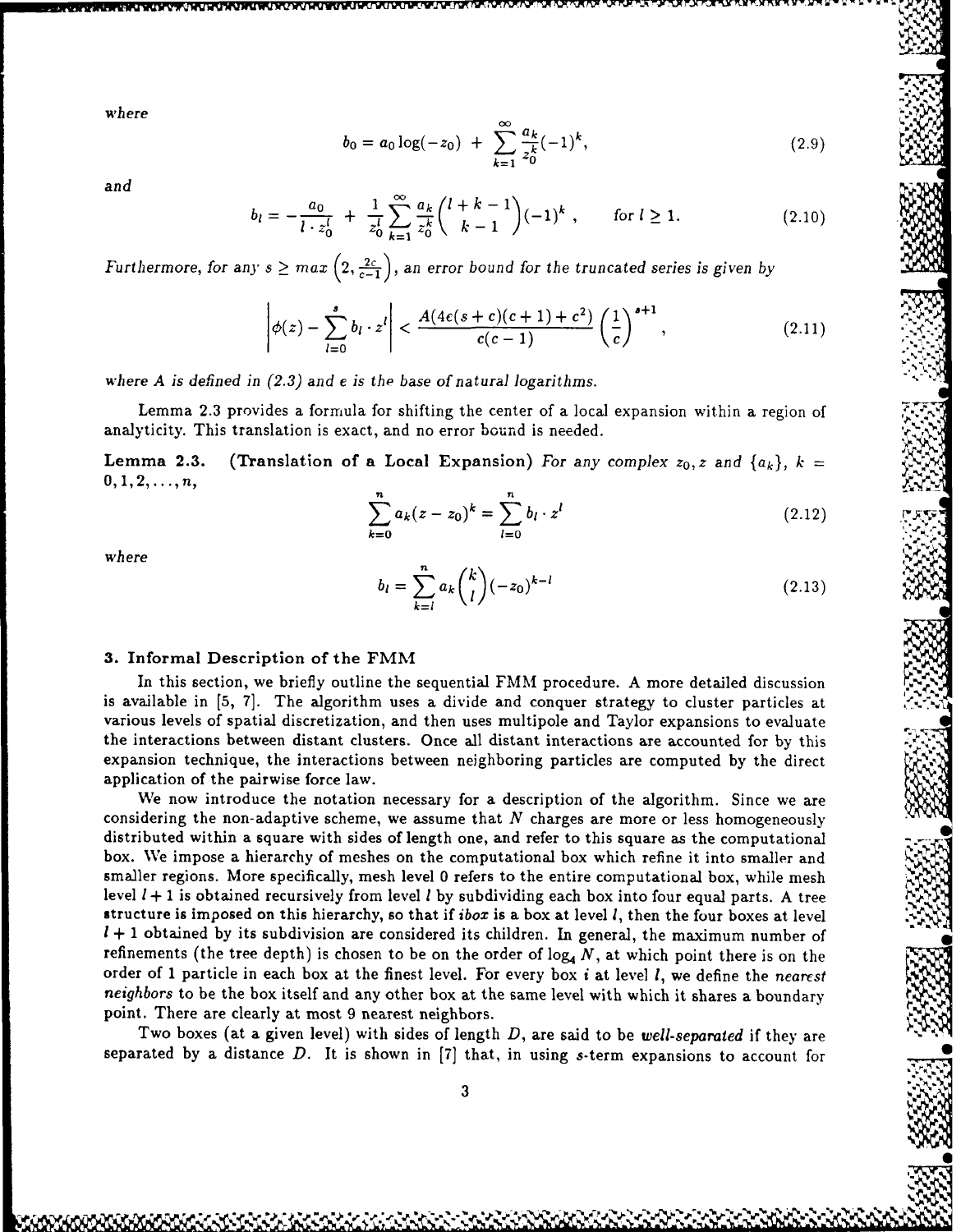the interactions between *well-separated* boxes, the error bounds (2.2), (2.7) and (2.11) apply with  $c = (4 - \sqrt{2})/\sqrt{2} \approx 1.8$ . For a given precision  $\epsilon$ , we therefore choose  $s = [-\log_{c}(\epsilon)].$ 

I m~~u=W~-.~ w **K nwr** ,V nx **~-~** ,~~.- **V' V** ~ ~ *V-* **WU 3** *WV'* **W'%. W%1 WW WWY N** *K* **MN F .P.4r kLd^**

Both multipole and local expansions are associated with each box.  $\Phi_{l,i}$  is the s-term multipole expansion about the center of box *i* at level **I** which describes the far field potential due to the particles contained inside the box.  $\Psi_{l,i}$  is the s-term local expansion about the center of box *i* at level **I** which describes the potential field due to all particles outside the box and its nearest neighbors.  $\Psi_{l,i}$  is the s-term local expansion about the center of box *i* at level *I* which describes the potential field due to all particles outside *i's* parent box and the parent box's nearest neighbors. Finally, an *interaction list* is associated with each box *i* at level *1.* This is the set of boxes which are children of the nearest neighbors of *i's* parent and which are well-separated from box *i.*

The algorithm computes interactions between groups of particles at the coarsest possible mesh level. Two passes are executed.

Initialization Choose a level of refinement  $n \approx \lceil \log_4 N \rceil$ , a precision  $\epsilon$ , and set  $s = \lceil -\log_4(\epsilon) \rceil$ . Assign particles to boxes at finest mesh level.

# Upward Pass

Step 1: Form multipole expansion  $\Phi_{n,i}$  about the box center for each box *i* at finest mesh level. Uses equation (2.1).

Step 2: Recursively form multipole expansions about the centers of all boxes at all coarser mesh levels, each expansion representing the potential field due to all particles contained in the box. Uses Lemma 2.1.

In the downward pass, the local expansions  $\Psi_{l,i}$  are formed for all boxes, beginning at the coarsest level. This process is somewhat more complex. Suppose, however, that at level  $l-1$ , the local expansion  $\Psi_{l-1,i}$  has been computed. Then Lemma 2.3 can be used to shift the expansion to each of the box's children. For each child box j at level *1,* what we have obtained is a local representation of the field due to all particles outside the parent's nearest neighbors, namely  $\Psi_{l,i}$ . The interaction list defined above is precisely the set of boxes whose contribution to the potential must be added to  $\tilde{\Psi}_{l,i}$  to create  $\Psi_{l,i}$ . The initialization of this pass is simple. Since there are no well-separated boxes at level 0 or 1, we may set  $\Psi_{0,i}$ ,  $\Psi_{1,i}$ ,  $\Psi_{1,i}$  and  $\Psi_{2,i}$  to zero.

#### Downward Pass

a FRITTINIA TAZIOTARI BIOGRAFIA ESPERANTIO

**BEEVALLE** 

Steps 3,4: Begin at level 2, and proceed to finer levels as follows: form  $\Psi_{l,ibox}$  by using Lemma 2.2 to convert the multipole expansion  $\Phi_{l,j}$  of each box j in the *interaction list* of box *ibox* to a local expansion about the center of box *ibox,* adding these local expansions together, and adding the result to  $\tilde{\Psi}_{l,ibor}$ . If finest level has been reached, process is complete. Otherwise form the expansion  $\Psi_{l+1,j}$  for *ibox's* children by using Lemma 2.3 to expand  $\Psi_{l,ibox}$  about the children's box centers and continue procedure.

Step 5: Evaluate local expansions at particle positions to obtain the far-field potential and/or force.

Step 6: Compute potential (or force) due to particles in nearest neighbor boxes directly.

Step **7:** For every particle, add direct and far-field terms together.

### 4. Description of the parallel algorithm

The algorithm described in the previous section has several opportunities for parallelism. The best of these opportunities are the completely parallel operations such as the computation of the initial moments and the evaluation of the local expansions for each particle. The other parallel operations require some coordination between processors. For example, evaluation of the forces between particles in neighboring boxes in step 6 requires secure data access if Newton's third law

*IF* **\*,e** W **t1%\*~.**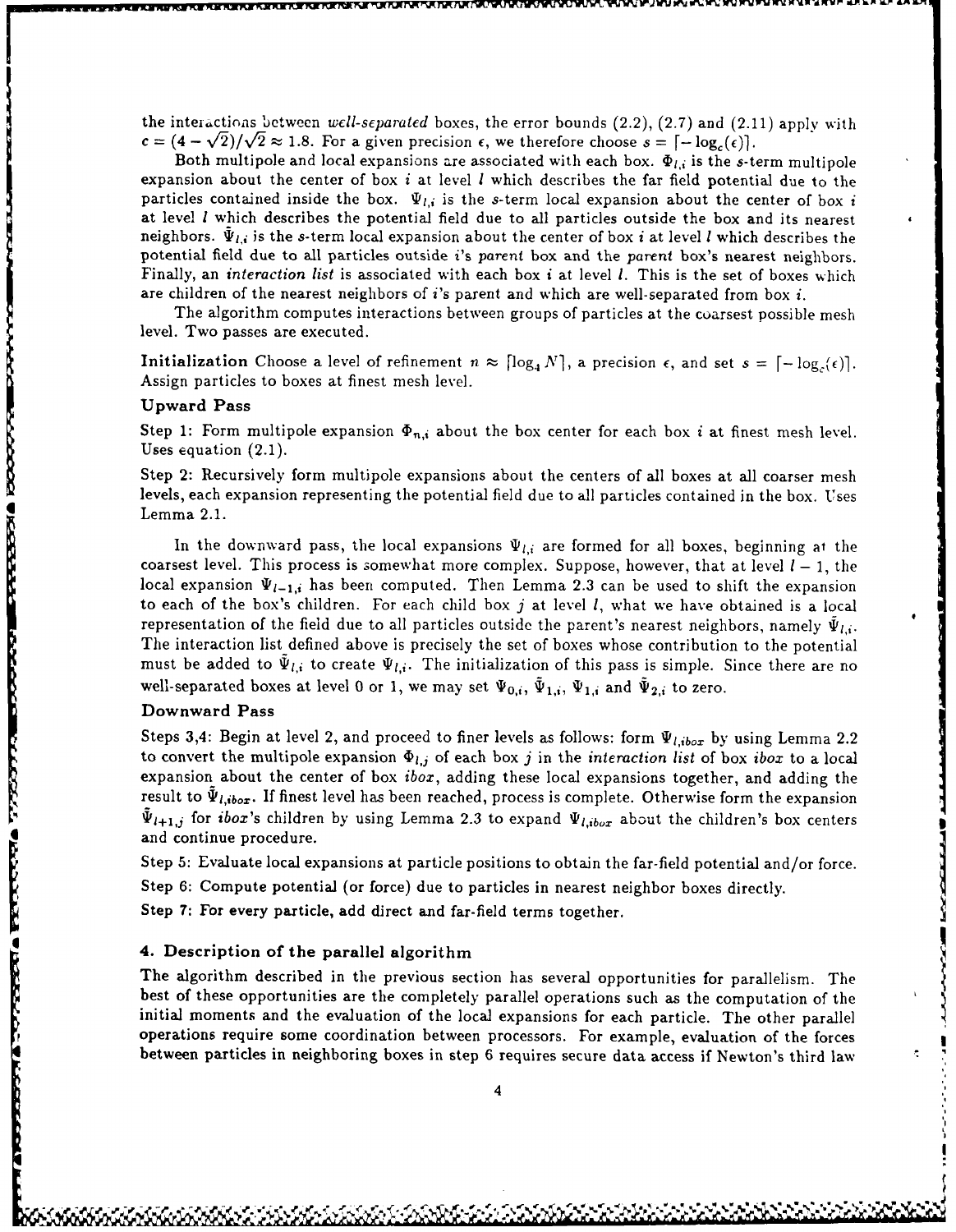|       | $T_{alg}$  | $T_{dir}$ | $T_{alg}$ | $T_{dir}$    | Speedup | Speedup |
|-------|------------|-----------|-----------|--------------|---------|---------|
| N     | $= 1$<br>n | $=$ 1     | $p=16$    | $= 16$<br>D. | Alg     | Dir     |
| 625   | 14         | 54        | $1.2\,$   | 3.45         | 11.7    | 15.7    |
| 1250  | 52         | 216       | 3.6       | 13.9         | 14.4    | 15.5    |
| 2500  | 68         | 872       | 4.6       | 54.9         | 14.7    | 15.9    |
| 5000  | 235        | 3490      | 15.5      | 220.8        | 15.2    | 15.9    |
| 10000 | 301        | 14020     | 19.7      | 910.4        | 15.3    | 15.4    |
| 20000 | 1008       | 56385     | 65.0      | 3560.4       | 15.5    | 15.8    |

Table 1: Table of times for algorithm (alg) and direct method (dir) on Encore Multimax 320. All times in seconds.



particles.

is used. However, it is the reductions, the communications between mesh levels, that cause the greatest difficulty.

The fact that the entire program is not completely parallel opens the question of how efficient the algorithm can be, particularly on a large number of processors. We will address this by analyzing the computational complexity of the parallel algorithm. We do not discuss the initialization of the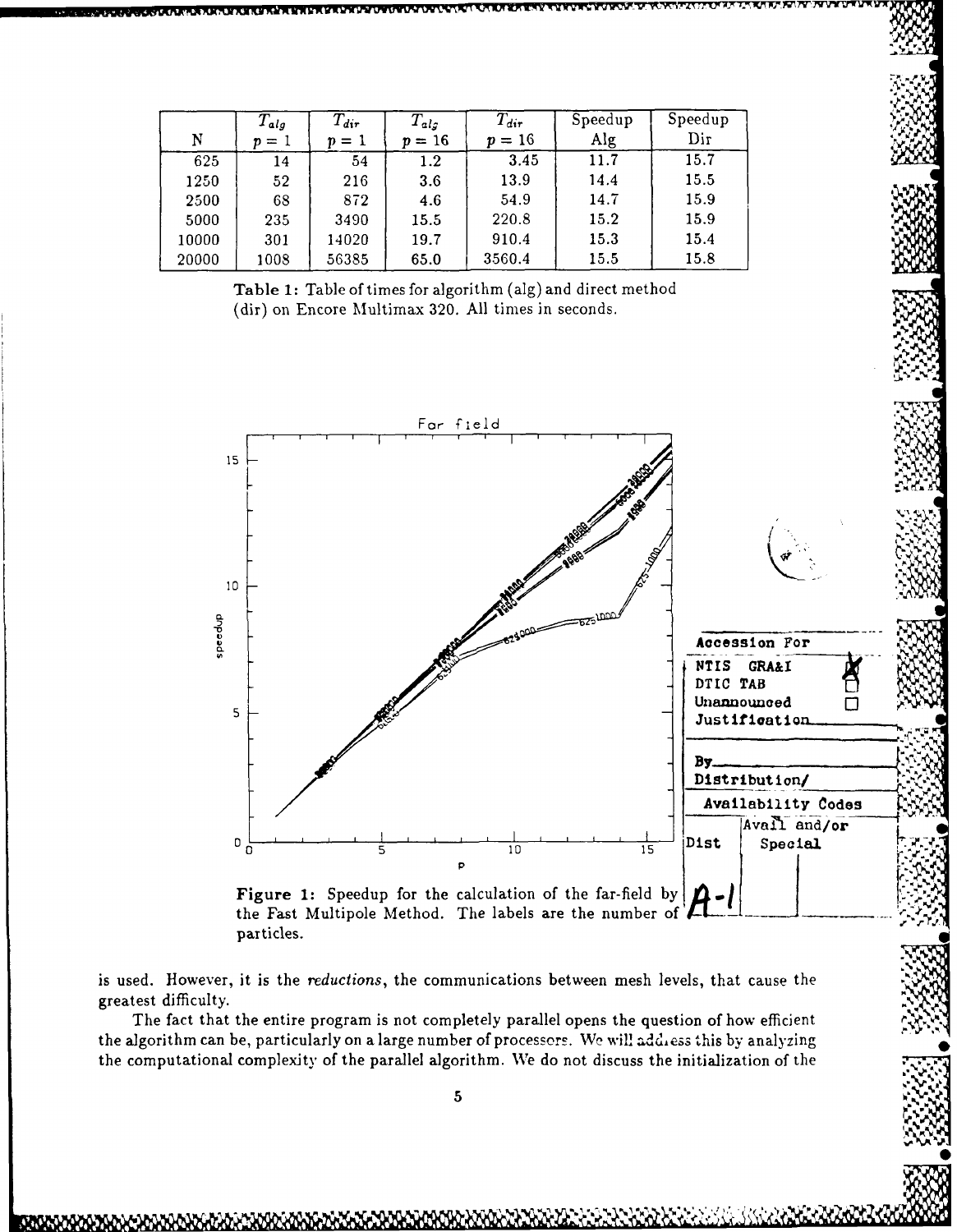

Figure 2: Speedup for the near-field calculation (step 6). The labels are the number of particles.

algorithm since the initialization is essentially a parallel sort and is performed only at the beginning of a computation. Since a common use of the Fast Multipole Method is to compute the forces at each time step in a dynamical simulation, this initial sort may be amortized over all the time steps. Further, in a time dependent calculation, it is possible to exploit slowly varying changes in the potential to reduce the amount of computation; we will not consider this effect either.

For the actual implementation, we can consider each of the steps in the algorithm separately. We use the term "communication" to denote any coordination between processors. In a message passing system, this would be a message; in a shared memory system, this would be some critical section (e.g., a spinlock). We use *N* to denote the number of particles, *n* the number of levels, and  $p$  the number of processors. Let  $B$  denote the average number of particles per box at the finest level. Then  $N = B4^n$ . **\* Upward Passes**<br>
algorithm since<br>
of a computation<br>
of a computation<br>
of a computation<br>
potential to red<br>
We use the term is a Form the act<br>
we use the term of the act<br>
of the act of the act of the act of the act of the

Step 1: Formation of expansions at finest level. There is no communication; the complexity is  $N/p$ . Step 2: Merge upward. Communication is within box and with parent box. The complexity is

$$
\sum_{i=0}^{n-1} \left\lceil \frac{4^i}{p} \right\rceil = \sum_{i=\log_4}^{n-1} \left\lceil \frac{4^i}{p} \right\rceil + \sum_{i=0}^{\log_4 p - 1} 1
$$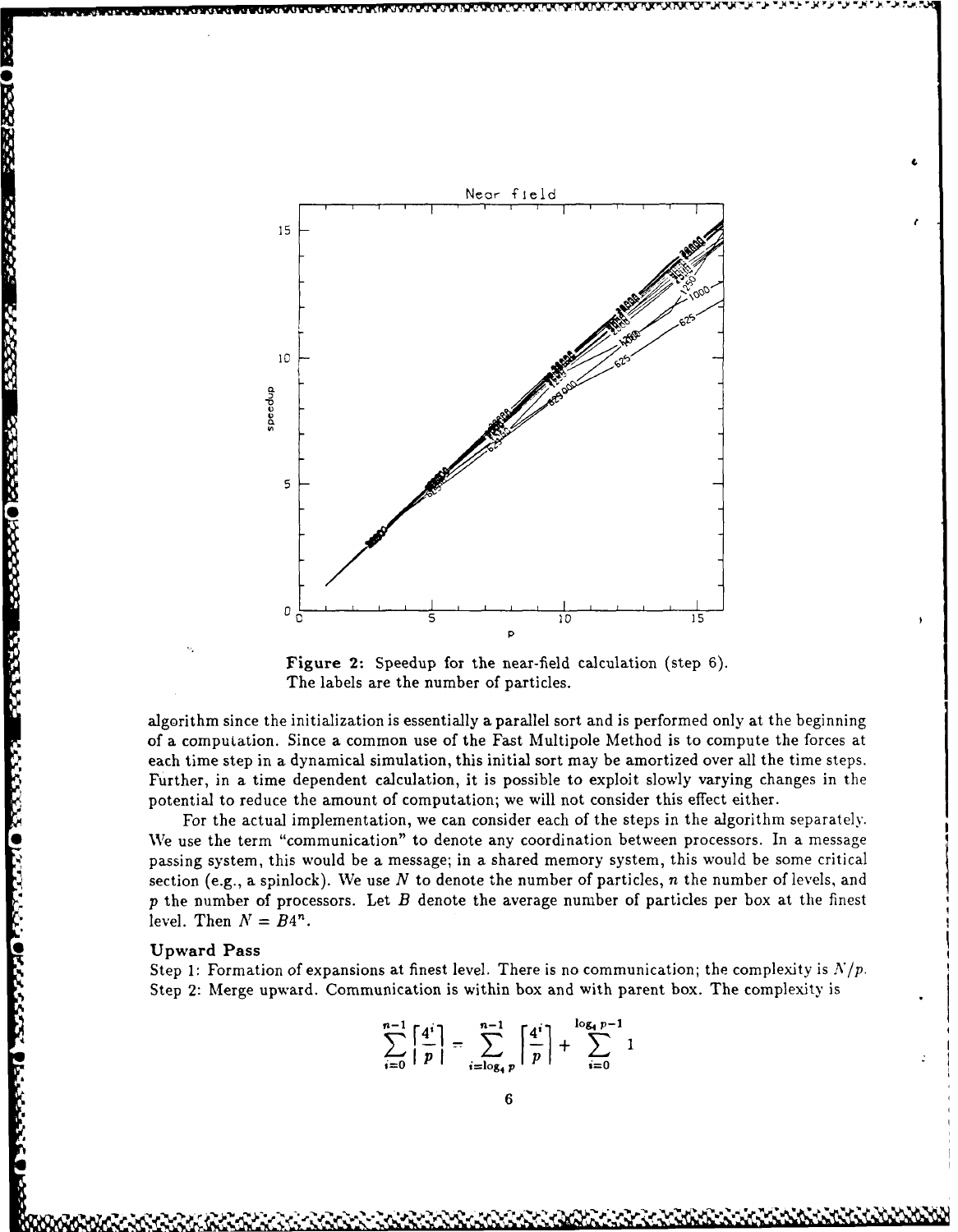

Figure 3: Parallel efficiency for the full algorithm. The labels are the number of particles.

times the cost per box. This is one of the most important terms because it gives a limit on the available parallelism. The second sum shows the bottleneck in the reduction: when than  $p$  boxes, some processors go idle. This bottleneck is an essential part of the algorithm a limit on the<br>there are fewer<br>gorithm. Downward pass

Steps 3,4: Convert the multipole expansions into local expansions and move down. The complexity is of the same form as above (but with a different constant).

Step 5: Evaluation of local expansions at the finest level. This is perfectly parallel and has cornplexity *N/p.*

Step 6: Compute the potential or force due to particles in neighboring boxes directly. This involves the neighboring boxes through direct interaction. There is no "reduction" overhead; however, there is some communication due to the fact that the field at a particle position may be updated by several adjacent processors/particles. The complexity is roughly  $4^nB^2/p = NB/p$ . If Newton's third law is not used, this is completely parallel (i.e., we can eliminate any possibility of memory contention at the cost of twice as much arithmetic).

Step 7: Add the components (direct and far-field) together at each particle. This is perfectly parallel; the complexity is  $N/p$ .

**74**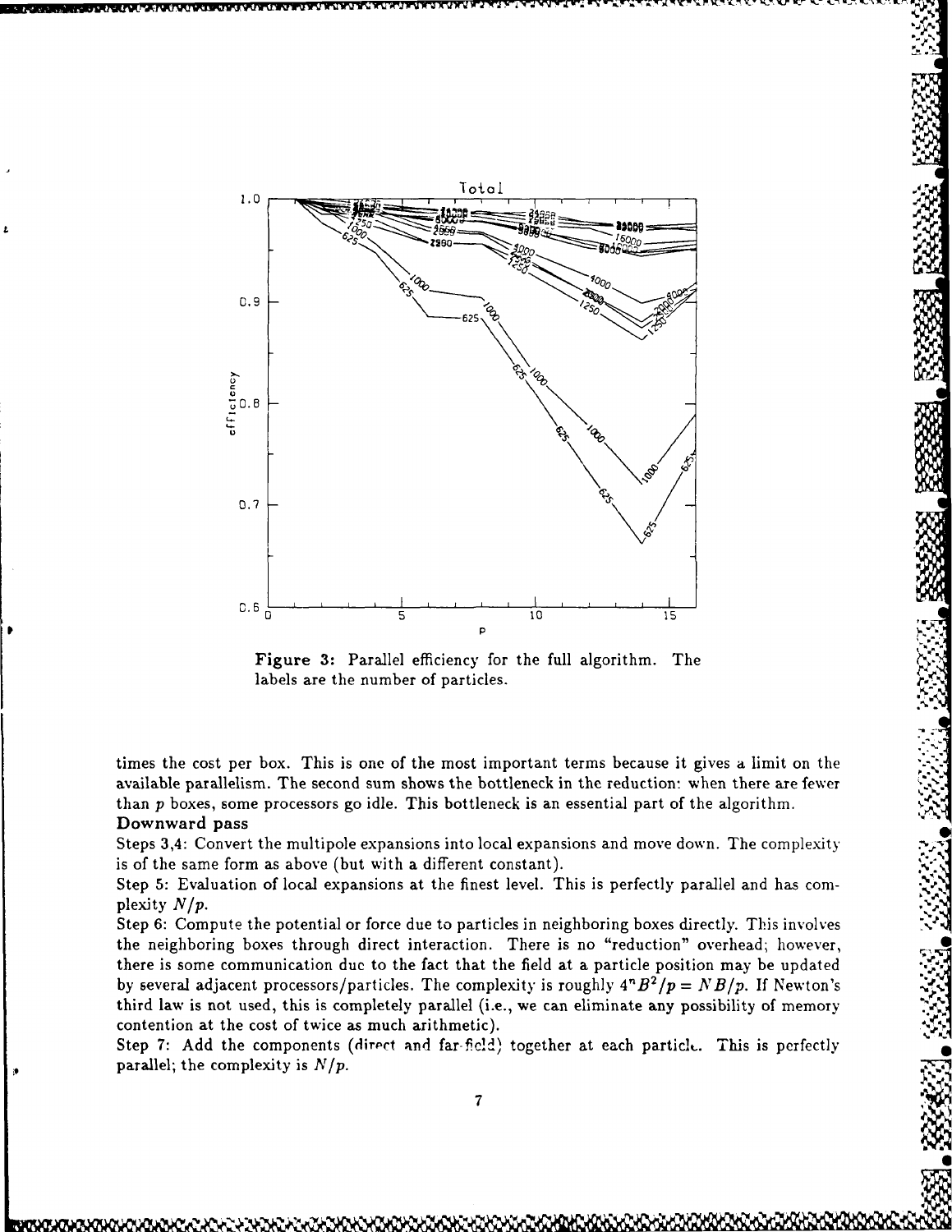Summing the contributions from each step, the overall complexity is

$$
T = \frac{aN}{p} + b\log_4 p + \frac{cN}{Bp} + \frac{dNB}{p} + e(N, p) \tag{4.1}
$$

where a, *b, c,* and *d* are constants determined **by** the floating point speed and the requested precision, and *e* is a lower order term which includes things like the communication or synchronization overhead.

One important observation to be made concerns the choice of the parameter *B* which determines the number of refinement levels *n.* For the uni-processor case, this is discussed in [3]. In the parallel case, there is a temptation to use  $B = 1$ . While a value for *B* of 1 has the advantage of placing (at most) one particle per processor, this can result in a serious loss In efficiency. The optimal value of *B*, denoted  $B_{opt}$ , for a given *N* and *p*, is the one that minimizes the time *T* in  $(4.1):$  $\frac{dT}{dB} = -\frac{cN}{B^2p} + \frac{dN}{p} = 0,$ 

or

A MARIA DI MARIA NA MATA NA MATA NA MATA NA MATA NA MATA NA MATA NA MATA NA MATA NA MATA NA MATA NA MATA NA MA

$$
B_{opt} = \sqrt{\frac{c}{d}}.\tag{4.2}
$$

While the exact values for *c* and *d* are difficult to determine (they depend on the floating point rates, memory speed, and details of the coding and the compiler used), *c* is roughly proportional to 25s<sup>2</sup>, where *s* is the number of terms in the expansion, while *d* is roughly 9, the number of neighboring boxes. The optimal blocking is therefore  $B_{opt} \approx 2s$ . For single precision accuracy,  $s \approx 15$ , so that  $B_{opt} \approx 30$  and the execution time for  $B = 1$  is about 15 times slower. Note that *B<sub>ort</sub>* is independent of the number of processors, and should be used for both parallel and sequential implementations.

It is clear from (4.1) that with  $\mathcal{O}(N)$  processors, the overall complexity is  $\mathcal{O}(\log N)$ . The parallel efficiency can be estimated as the ratio of the time on a single processor (without the overhead) to  $p$  times the time on  $p$  processors:

$$
\text{efficiency} = \frac{\alpha N}{p \left(\frac{\alpha N}{p} + b \log_4 p + e(N, p)\right)}
$$
\n
$$
= \frac{1}{1 + \frac{pb}{\alpha N} \log_4 p + \frac{pe}{\alpha N}}
$$
\n
$$
\approx 1 - \frac{pb}{\alpha N} \log_4 p - \frac{pe}{\alpha N},
$$
\n(4.3)

**FIRST BEFORE AND LONGED AND STREET** 

where  $\alpha = a + c/B + dB$ .

It is interesting to look at the behavior of equation (4.3) for the cases  $B = 1$  and for  $B = B_{opt}$ . with  $p = N/B$  (i.e., one box at the finest level per processor). We do not consider using more than one processor per box. In the first case, the efficiency is roughly

$$
1-\frac{b}{a}\log_4 N
$$

where we have neglected the overhead term  $e(p, N)$ . With the optimal *B*, the efficiency is

$$
1-\frac{b}{aB_{opt}}\log_4\frac{N}{B_{opt}}.
$$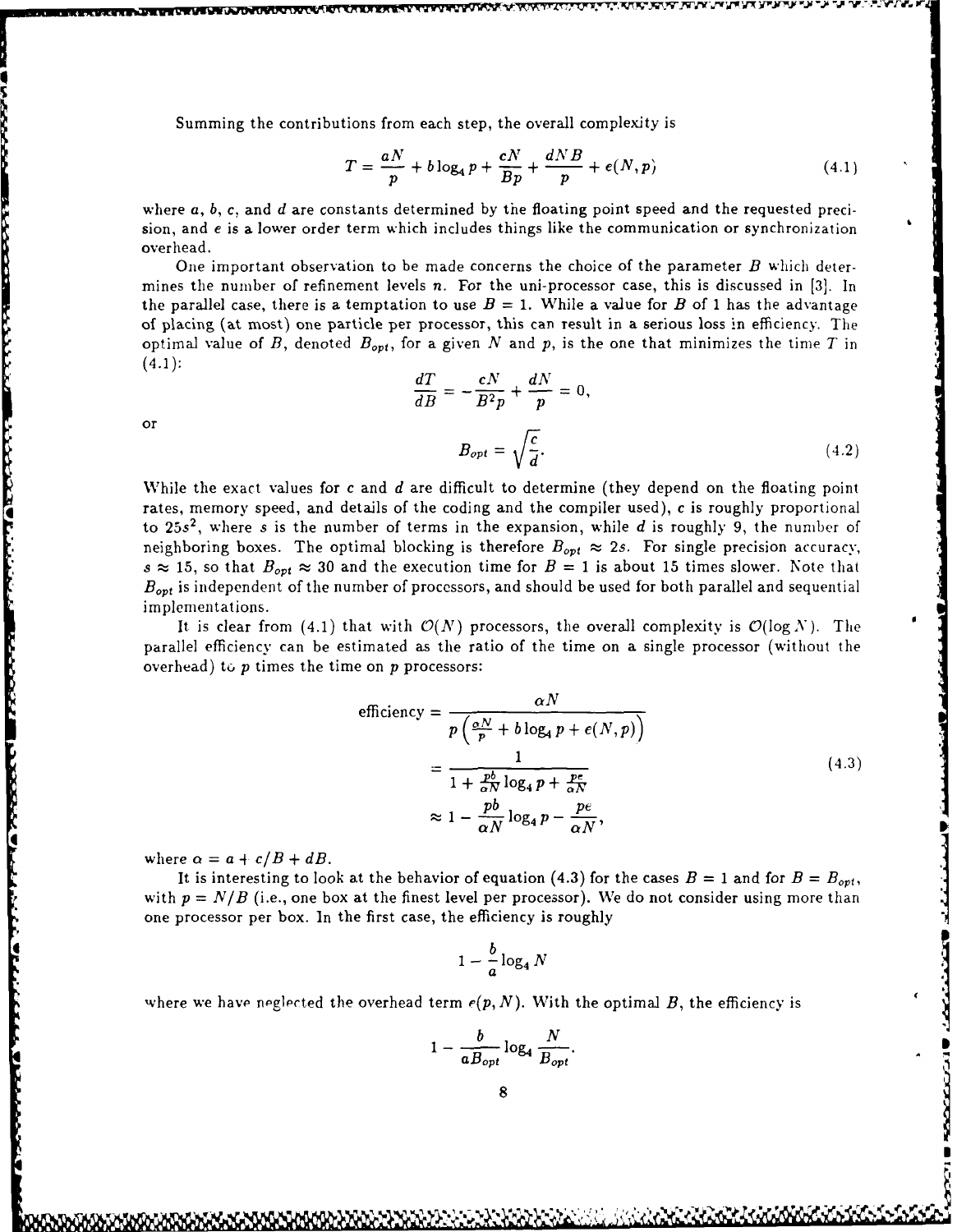To give an idea of what this means, assume that the  $B = 1$  case gives 90% efficiency, and let  $P_{opt}$  = 10 (this is quite conservative). Then the choice  $B = B_{opt}$  will achieve more than 99% Litianary. Moreover, if the  $B = 1$  case gives 10% efficiency, the choice  $B = B_{opt}$  will achieve more than 90% efficiency (assuming that the parallel overhead terms  $e(p, N)$  are negligible).

\_1% **V'WU** "i.r.,,W

The above analysis gets even worse if we consider the case of true speedup, defined as

$$
\frac{\text{Time for best uni-processor algorithm}}{\text{Time for parallel algorithm}}.
$$

In this case, the efficiency for  $B = 1$  is roughly  $2/B_{opt}$  times the formula in equation (4.3). In short, for good processor utilization, an implementation of the Fast Multipole Method should use the optimal blocking factor  $B_{opt}$ .

Our last consideration is given to minimizing the total time *T,* given a fixed number of particles  $N$  but varying the number of processors  $p$ . In this case, the minimum time depends in a complicated way on the various parameters, but is achieved at roughly  $p = N$ . This can be seen from the efficiency figures above. For example, if the case  $B = 1$  gave 90% parallel efficiency relative to a sequential program with  $B = 1$ , it would give 18% efficiency relative to a sequential program with  $B_{opt}$  = 10. Each processor is busy roughly one fifth of the time. However, there are 10 times as many processors for  $B = 1$  as for  $B = 10$ , so the total time for  $B = 1$  and  $p = N$  is roughly half that for  $B = 10$  an  $\cdot$   $p = N/B$ . Thus, even with the loss of efficiency, the  $B = 1$  case has a smaller absolute time. This fact is of interest *only* when there are enormous numbers of processors available, *and* when it is impractical to use the excess processors to work together on the computations for each box.  $\mathbb{C}^{\mathcal{L}}$ 

#### 4.1. Comments on the parallel implementation **%**

Our parallel implementation is based on a version of the serial code described in [5]. The implementation is a "minimum distance" change, and does not attempt to rearrange the computation to be more parallelizable. In particular, it is possible to identify subclasses of boxes for which completely parallel operations may be performed; within these classes it can be proven that no data-access conflicts can occur [4]. This can reduce the overhead in steps 2, 3, and 4 by reducing the number **0** of memory locks (in a shared memory implementation) or the number of messages (in a message passing implementation). .

#### **5.** Experimental Results

These results are for the non-adaptive algorithm, and do not include the work of the initial sorting of the particles. The data in Table 1 were obtained on an Encore Multimax 320 with 18 processors. There are two important points to remember in interpreting these times. One is that they were taken on a time sharing system; even though no other users were present, various daemons wiil consume **S** some resources. To reduce this effect, we used only 16 of the 18 processors in our experiments. *,'* The second is the effect of the choice of number of levels. While the complexity estimates predict time linear in the number of particles, in fact the actual times display.a "ratchet" behavior as the number of levels increase. However, over a large enough range of number of particles, the behavior is linear.

Figures 1-3 show a breakdown of the results for the Encore Multimax 320. Figure 1 shows the. speedup for the calculation of the far field by the Fast Multipole Method. Note that the results are clustered into four groups; these represent the number of levels (4-7). The speedup is lower when the number of processors is not a power of four, a result of the poor load-balancing in the reduction stages (steps 2-4). Figure 2 shows the speedup for the calculation of the near field in step 6. The deviation from perfect speedup is due mainly to the overhead connected with secure access to data (critical sections). Figure 3 shows the overall efficiency. Note that even for small

a de la componencia de la componencia de la componencia de la componencia de la componencia de la componencia<br>La componencia de la componencia de la componencia de la componencia de la componencia de la componencia de la

 $\sim$   $\sim$   $\sim$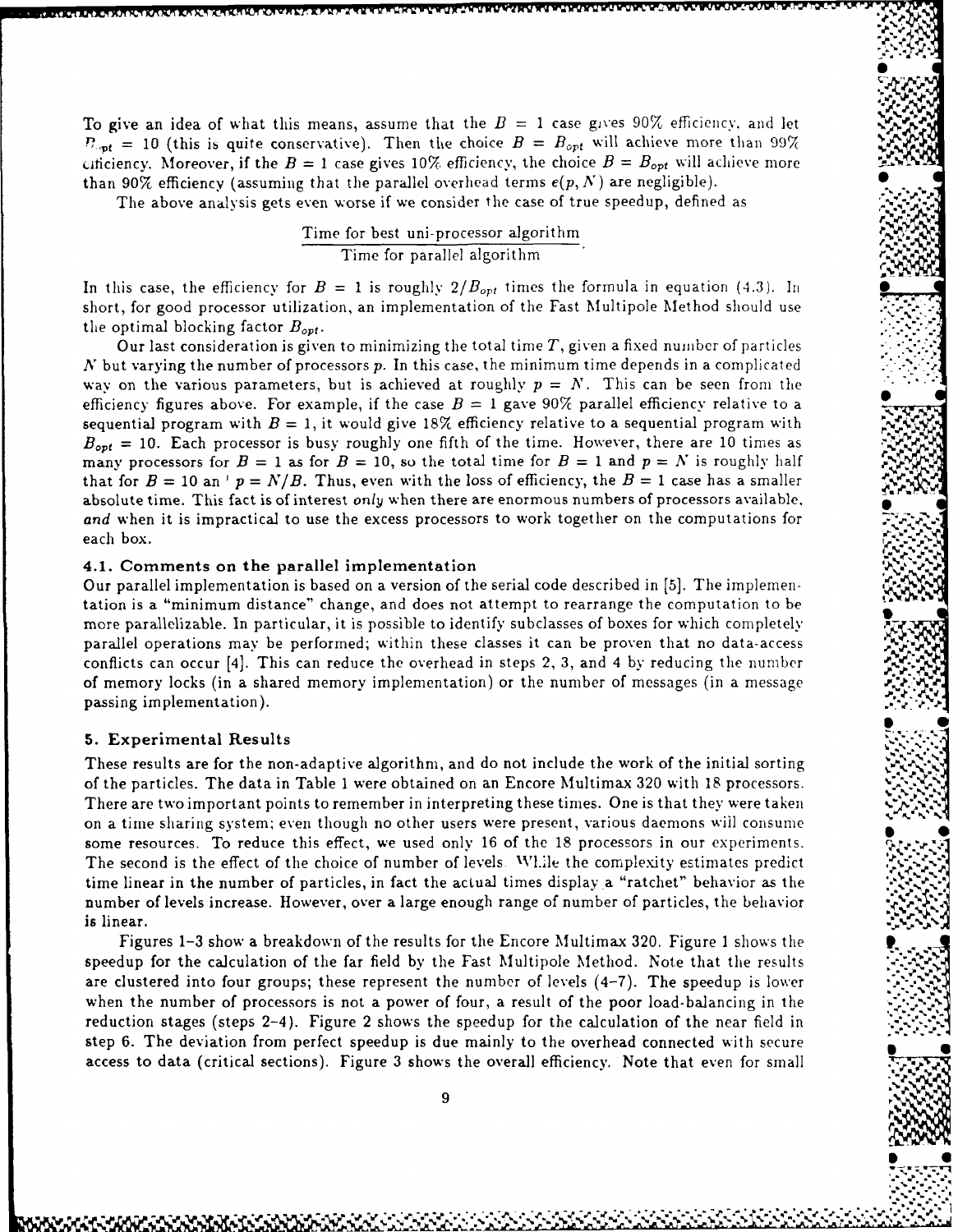rumbers of particles **757(** efficiency is achieved and for 5000 or more particles, 95X efficiency is achieved.

A version of the three-dimensional multipole method has been implemented and studied by **<sup>6</sup>** Zhao [9]. His results show the predicted log N growth as N ran from 64 to 16384. His timings, done on the Connection Machine, are somewhat slow. Different formulations of the algorithm presented here, in particular with respect to constant terms or terms in  $-\log \epsilon$ , should significantly reduce the timings.

# 6. Conclusions

Our results have shown that the Fast Multipole Method is very suitable for shared memory parallel computers. Both our experience and the results of Zhao indicated that it is suitable for message passing parallel computers as well. The overall complexity of the N-body calculation (with  $p = N$ processors) is  $\log N$ ; for fixed N it is  $N/p + \log p$ .

The non-adaptive algorithm described here has very regular memory access or communication patterns which can be exploited to reduce the parallel overhead. Many of these are intrinsic to the Fast Multipole Method itself, and should be exploitable by the adaptive version.

**• -S**

والكفائح وشفقات لأدكار والمكركرون

222223

**0**

**6** a

1t3 ,".